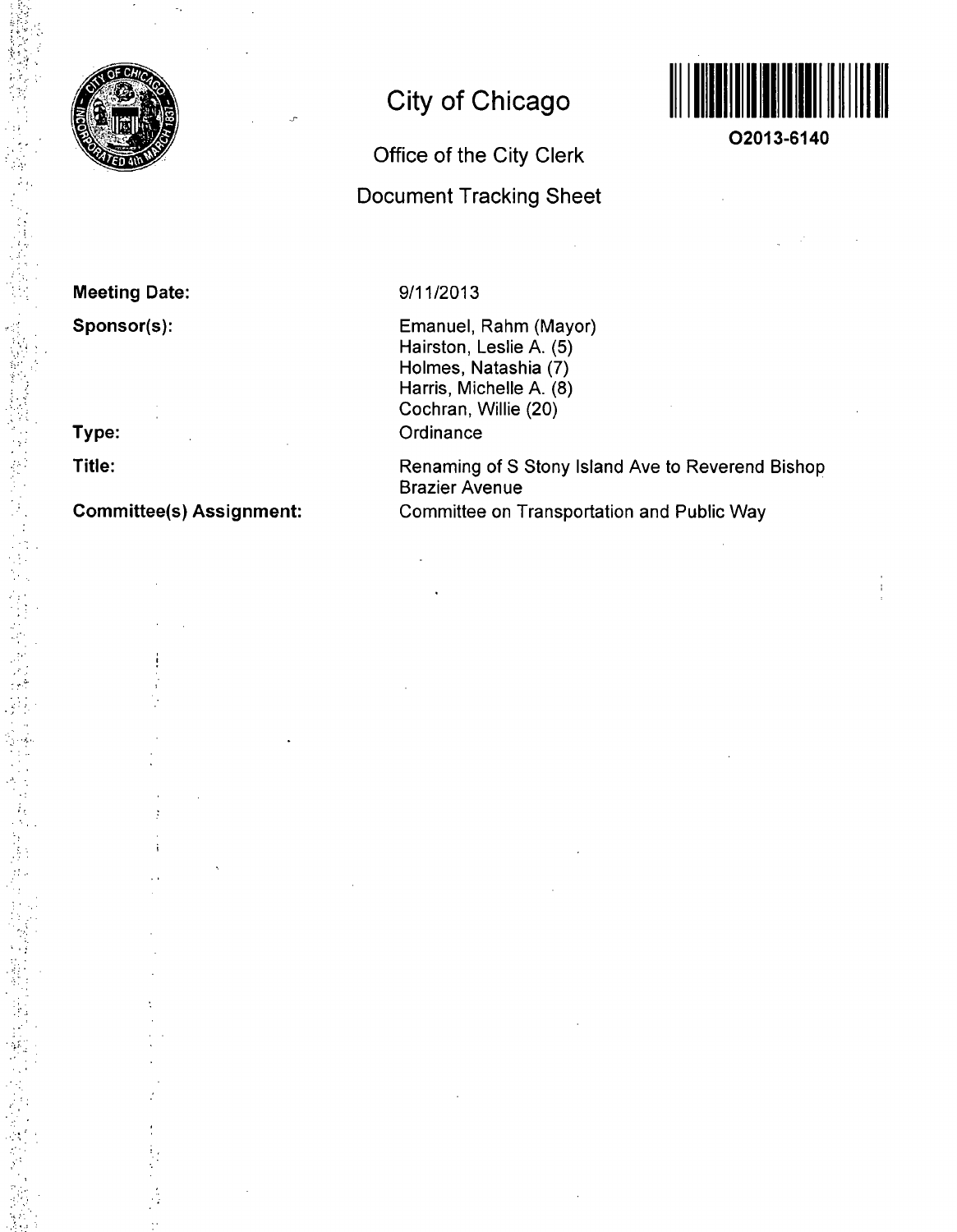



OFFICE OF THE MAYOR

CITY OF CHICAGO

RAHM EMANUEL MAYOR

September 11, 2013

#### TO THE HONORABLE, THE CITY COUNCIL OF THE CITY OF CHICAGO

Ladies and Gentlemen:

At the request of the Commissioner of Transportation, I transmit herewith, together with Aldermen Hairston, Holmes, Harris and Cochran, an ordinance regarding street naming.

Your favorable consideration of this ordinance will be appreciated.

 $\bar{z}$ 

Very truly yours.

RalEmanuel

Mayor